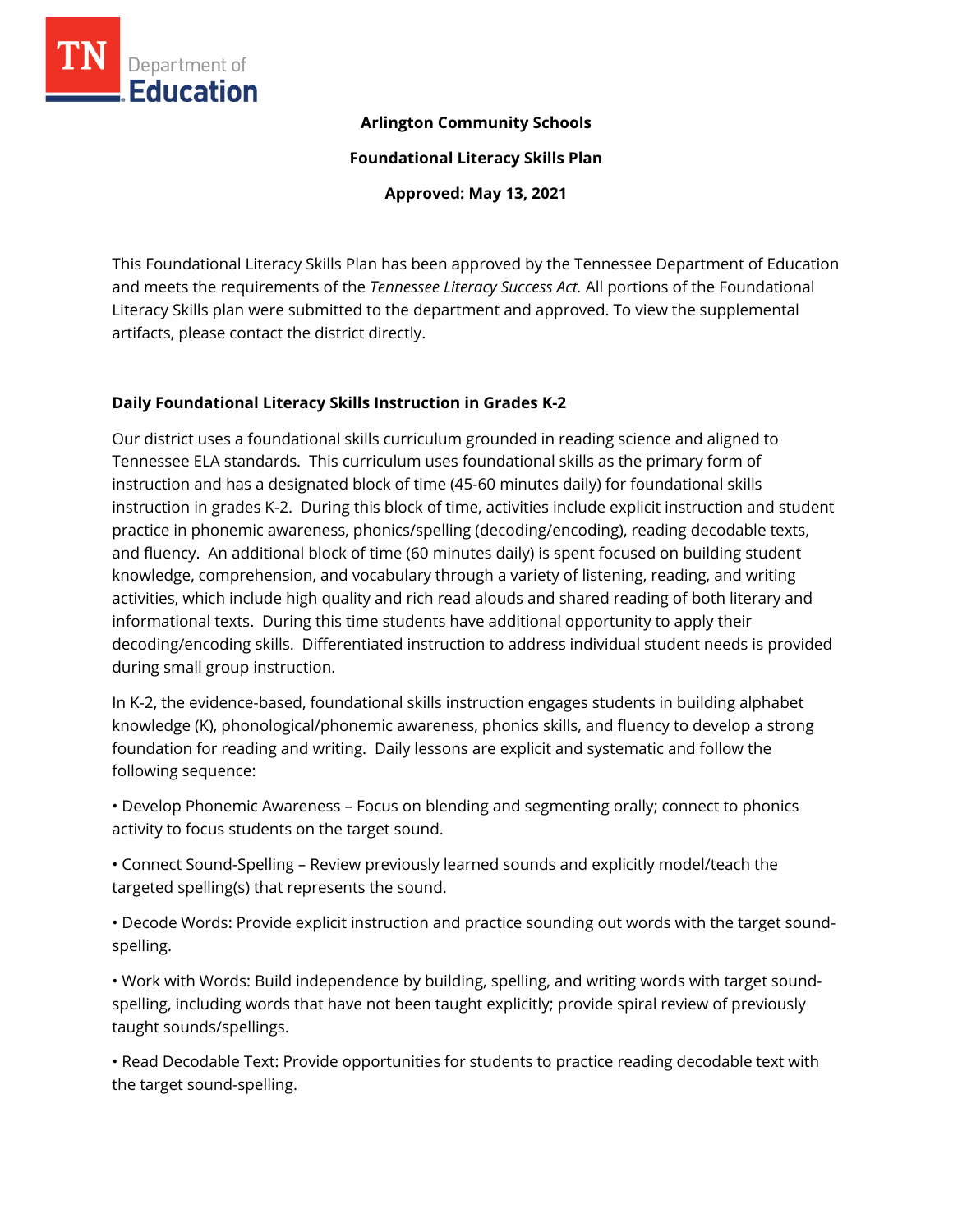Department of **Education** 

Next year, across grades K-2, we plan to be more intentional in incorporating daily dictation of phonetic words and sentences that provide practice and formative assessment of targeted/review phonics sounds and spellings. We are working on a guide for each grade that will provide daily encoding activities aligned to our scope and sequence. Students will have continuous, extensive practice reading and writing words and word parts and applying phonetic skills.

#### **Daily Foundational Literacy Skills Instruction in Grades 3-5**

Our district has an integrated literacy block for grades 3-5 grounded in science and aligned to Tennessee ELA standards. During the literacy block, students receive at least 75 minutes of ELA instruction each day, including an evidence-based approach to applying foundational skills within daily lessons. The schedule may not be the same every day, however, daily instruction includes at least 45 minutes of instructional activities, which focus on language and knowledge building of topics and genres through collaborative discussion, topic word study, building knowledge maps, and actively viewing and responding through listening, reading, thinking, speaking, and writing activities. An additional 30 minutes are spent on foundational skills instruction that includes morphology, fluency, spelling, and grammar. Our grades 3-5 curriculum supports students in building a strong foundation for literacy as they engage in activities that develop and practice reading, comprehension, vocabulary, writing, decoding, spelling, and fluency skills.

Explicit, evidence-based instructional routines for fluency, vocabulary, and comprehension are embedded in lessons to target the acquisition of key skills and to build structure and continuity between lessons. When a topic is introduced, activities engage students in accessing prior knowledge and building background and vocabulary for content-area and social emotional topics. Vocabulary lessons include explicit instruction in critical vocabulary (high utility academic and content vocabulary) and generative vocabulary (learn new words based on morphological and/or semantic relationships). Students build vocabulary networks based on critical and generative vocabulary and use newly acquired words in their speaking and writing. Shared reading lessons provide comprehension and strategy instruction with application to student texts. Scaffolded questions and prompts give students opportunities to develop and strengthen close reading skills. Engage and respond activities provide guided, partner, and independent opportunities to respond to the texts in a variety of ways and to cite text evidence in their spoken and written responses. Explicit decoding/spelling (encoding) lessons build on the instruction in earlier grades and help students facilitate with structural analysis in order to read fluently and understand longer words. This foundational knowledge is reinforced and applied in daily speaking and writing activities.

# **Approved Instructional Materials for Grades K-2**

Houghton Mifflin Harcourt - K-2, 4-5 Into Reading, Tennessee

# **Approved Instructional Materials for Grades 3-5**

Houghton Mifflin Harcourt - K-2, 4-5 Into Reading, Tennessee (Grades 4 and 5)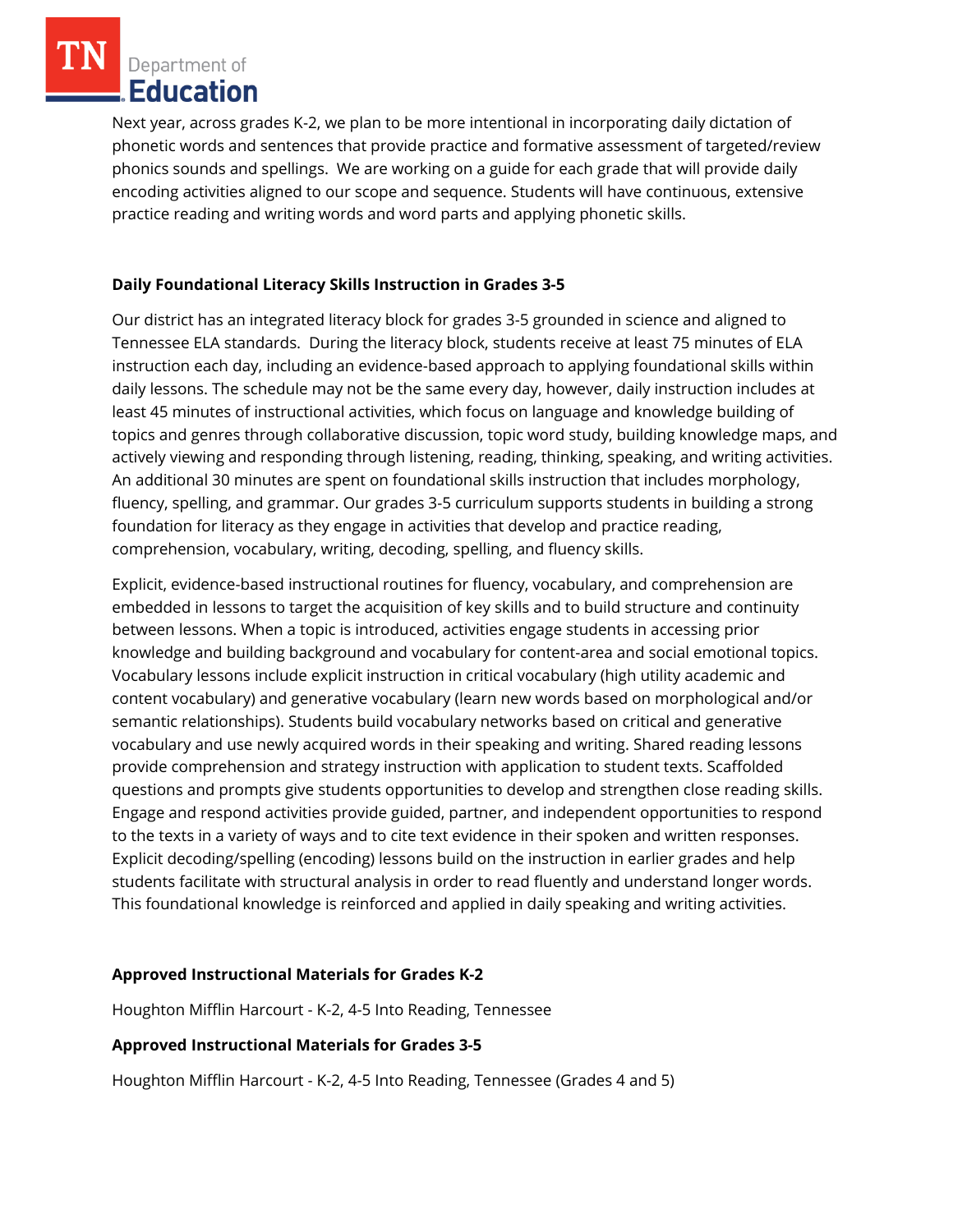#### **Additional Information about Instructional Materials**

Our district has adopted state approved curriculum materials for ELA instruction. Our adoptions include HMH Into Reading for grades K-2 and 4-5 and McGraw Hill Wonders for grade 3. The district also has chosen to supplement in additional ways. Our district uses ELA standards- aligned Heggerty Phonemic Awareness and Letterland multi-sensory stories/strategies and blending/segmenting activities to provide additional support for K-2 foundational skills Tier 1 instruction and Tier 2 intervention. These resources help us to provide an even deeper focus of phonemic awareness and phonics skills and include a significant amount of spiraling back and review of previously learned concepts in order to assist in solidifying foundational skills taught throughout the year and across grade levels.

# **Universal Reading Screener for Grades K-5. This screener complies with RTI<sup>2</sup>and Say Dyslexia requirements.**

Arlington Community Schools uses aimsweb+ as a universal screener and for progress monitoring. It is administered three times a year in the Fall, Winter, and Spring annually. This is a state approved screener that complies with RTI2 screening requirements outlined in the Tennessee RTI2 framework manual. Aimsweb+ also complies with the dyslexia screening requirements established in TCA 49-1- 229.

#### **Intervention Structure and Supports**

Students are screened using the aimsweb+ universal screener, then student data is reviewed by the school RTI2 team to determine significant deficiencies and "at-risk" students. School RTI2 teams consist of administration and teachers from the school and grade levels, and the District RTI2 Coordinator. The School RTI2 team notifies parents prior to initiating interventions and also meet every 4.5-5 weeks to review each student's progress monitoring data to determine action plans. Students who score in the 0-25th percentile demonstrate a need for Tier II or Tier III instruction and are placed appropriately with the grade band interventionist (K-2, 3-5) to receive targeted support.

Students placed in Tier II and Tier III receive explicit intervention in deficit areas in a small group setting. Tier II and Tier III students are progress-monitored every other week to monitor student response to intervention. The district uses a blended model of research-based and evidence-based face-to-face strategies and computer-based intervention programs.

Students receive Tier II intervention using the Heggerty phonemic awareness and iReady programs. More comprehensive, strategic interventions for Tier III students are often employed, such as SPIRE for fluency support.

SPIRE is used to develop reading success through intensive, structured, and escalating curriculum, which addresses phonological awareness, phonemic awareness, and decoding skills, spelling, fluency, vocabulary, and comprehension in a systematic plan. It is a language-based, multi-sensory, explicit, systematic and cumulative intervention that addresses the specific skill deficit(s) identified through targeted assessments.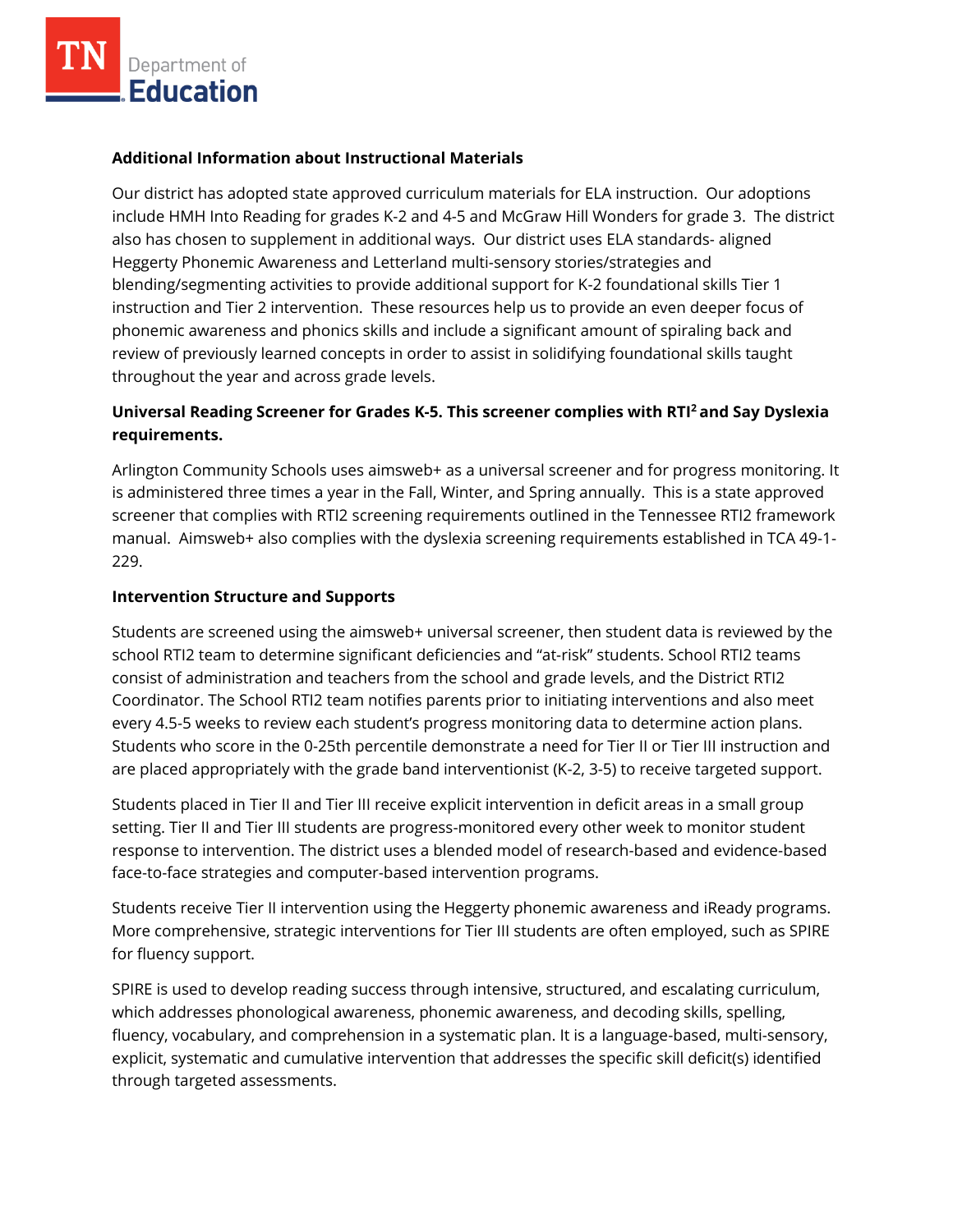Department of **Education** 

Vocabulary Through Morphemes is an intervention used primarily with Tier II that helps students analyze word structure and decoding of words. Students are exposed to multi-sensory, structured, systematic instruction through a language-based program.

Letterland offers both Tier I instruction and Tier II intervention supports that focuses on engaging and multi-sensory synthetic phonics methods that gets children reading and writing from an early age. Students are exposed to the 42 letter sounds in a multi-sensory, explicit, systematic and cumulative approach to learning. It uses a hands-on strategy and follows a structured, sequential order for the mastery of skills related to blending and segmenting.

Elkonin boxes is a strategy used mainly with Tier III students, created to develop reading success by building phonological awareness skills by segmenting words into individual sounds, or phonemes. It helps students understand the alphabetic principle in decoding. It is language-based, multi-sensory, and an explicit intervention.

Interventionists have been trained in and use Orton-Gillingham strategies to assist "at-risk" Tier III students and those who have shown characteristics of dyslexia. Any student who demonstrates characteristics of dyslexia receives intensive intervention as per the Say Dyslexia Law to meet the law's requirements. Notice is sent home to families of those students with information and resources to further support learning at home.

To further support and communicate the RTI2 process, ACS has also developed a manual and family brochure available to all stakeholders through the district website that includes RTI2 information and resources on dyslexia.

#### **Parent Notification Plan/Home Literacy Reports**

ACS notifies parents of students in grades K-5 if their student is considered "at-risk" by scoring in the 0-25th percentile beginning with the fall aimsweb+ universal screener.

Students are screened in the fall, winter, and spring using the aimsweb+ universal screener, then student data is reviewed by the school RTI2 team to determine significant deficiencies and "at-risk" students. The School RTI2 team notifies parents three times per year after the universal screener prior to initiating interventions using aimsweb graphs and parent-friendly language that explains the student skills gaps and the intervention(s) to be received, along with a description of the importance of reading ability by the end of 3rd grade.

Parents are also notified after each RTI2 team meeting, held every 4.5-5 weeks, to review each student's progress monitoring data to determine action plans. These plans note any changes being made, as well as supports in the area of deficit. ACS also provides additional support information to the classroom teachers of identified students to assist in providing age-appropriate interventions within the general education classroom. To further support and communicate the RTI2 process, ACS has also developed a manual and family brochure available to all stakeholders through the district website that includes RTI2 information and resources on dyslexia.

#### **Professional Development Plan**